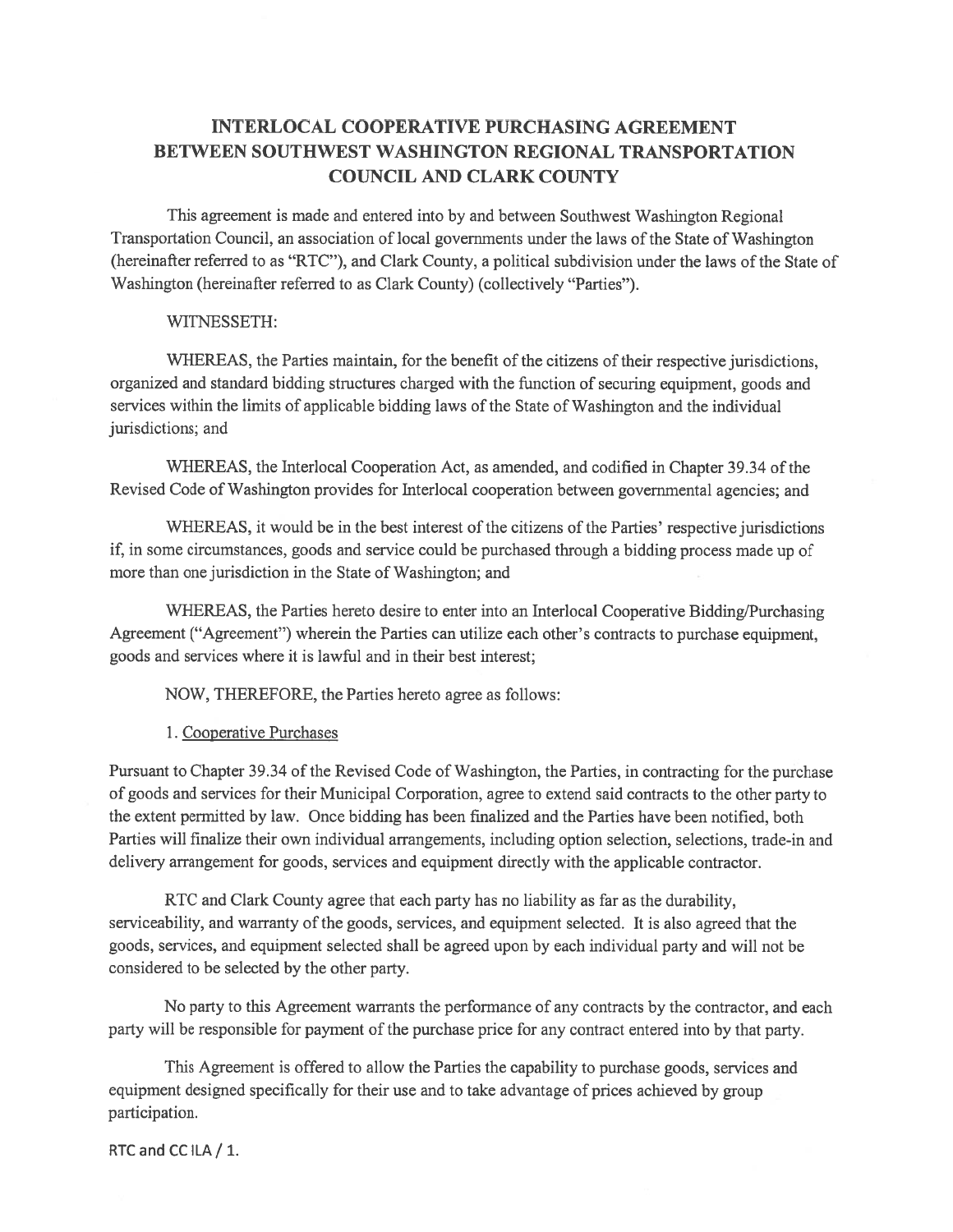## 2. No Obligation to Purchase

Each party reserves the right to contract independently for the purchase of any particular class of goods or services with or without notice to the other party.

The Parties reserve the right to exclude the other party from any particular purchasing contract with or without notice to the other party.

## 3. Term

This Agreement shall take effect immediately and shall continue in effect until terminated. It may be terminated by either party by giving ten (10) days written notice to the other; provided, however, that termination shall not affect or impair joint purchases of the Parties that were agreed to on or before the date of termination.

#### $4.$ Compliance with Laws

Each party accepts responsibility for compliance with federal, state or local laws and a regulation including, in particular, that party's bidding requirements applicable to the acquisition of any goods, services, or equipment obtained through the cooperative process agreed to herein. Compliance includes approval by the governing body as required by RCW 39.34.030(2).

5. Survival

The provisions of this Section shall survive the expiration or termination of this Agreement with respect to any event occurring prior to such expiration or termination.

#### 6. **Contact Persons:**

The Parties stipulate that the following persons shall be the contact person for their respective jurisdiction.

RTC: a.

> Matt Ransom **Executive Director** Regional Transportation Council PO Box 1366 Vancouver, WA 98666 (360) 397-6067 ext. 5208

#### $\mathbf b$ . **CLARK COUNTY:**

Priscilla Ricci Senior Buyer General Services/Purchasing Division PO Box 5000 Vancouver, WA 98666  $(360)$  397-2323

#### 7. Recording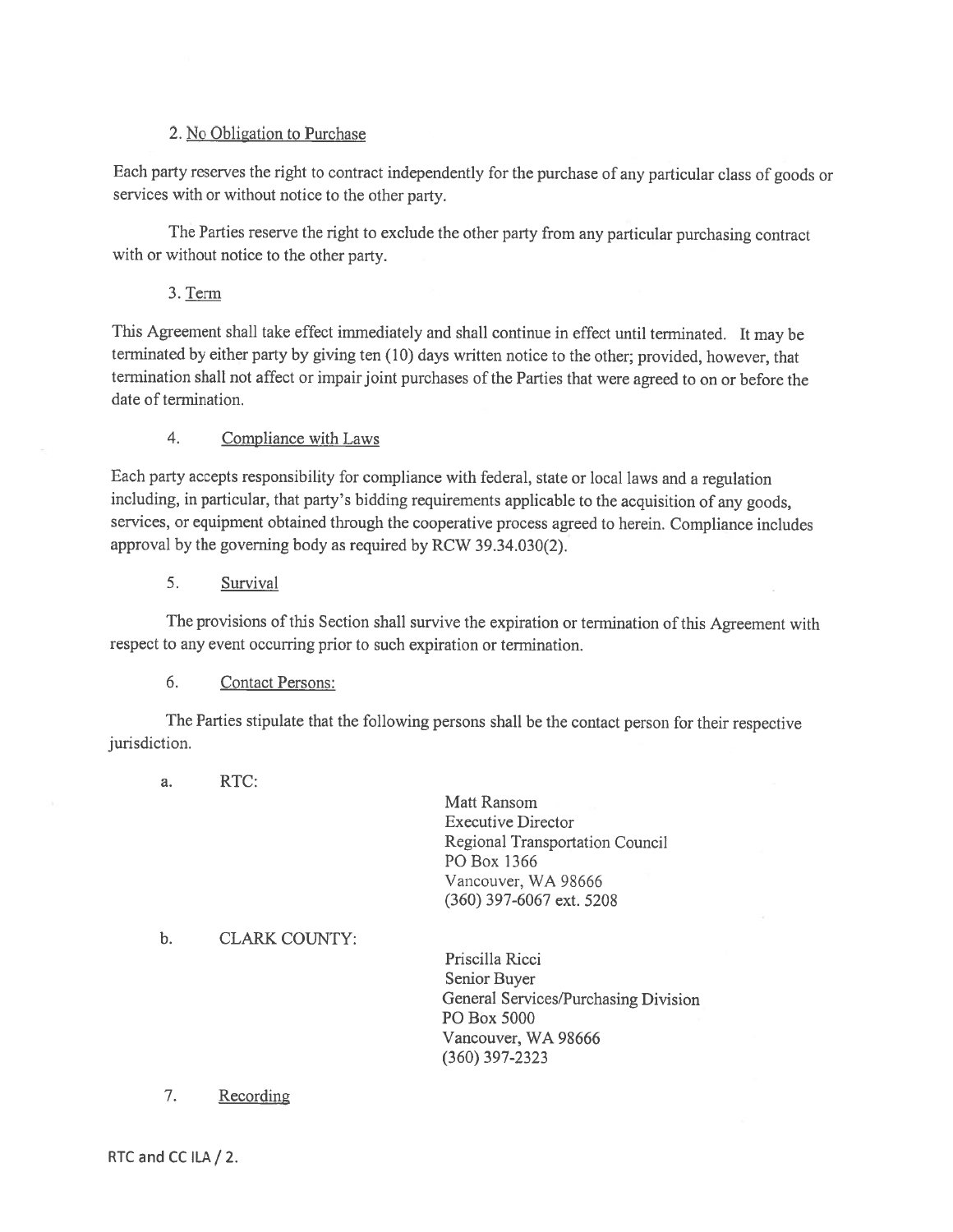A copy of this Agreement shall be recorded in the RCT Purchasing Office and Clark County Purchasing Office.

Agreed to on this  $11^{12}$  day of  $0 \sqrt{2} r / 1$ , 2017.

SOUTHWEST WASHINGTON REGIONAL TRANSPORTATION COUNCIL:

RTC Executive Director Matt Ransom

Date

APPROVED AS TO FORM ONLY:

RTC Legal Counsel Ted Gathe

Date

FOR CLARK COUNTY:

Clark County Manager Mark McCauley

Date

APPROVED AS TO FORM ONLY:

 $By<sub>0</sub>$ Chris Horne, Deputy Prosecuting Attorney

Date

RTC and CC ILA / 3.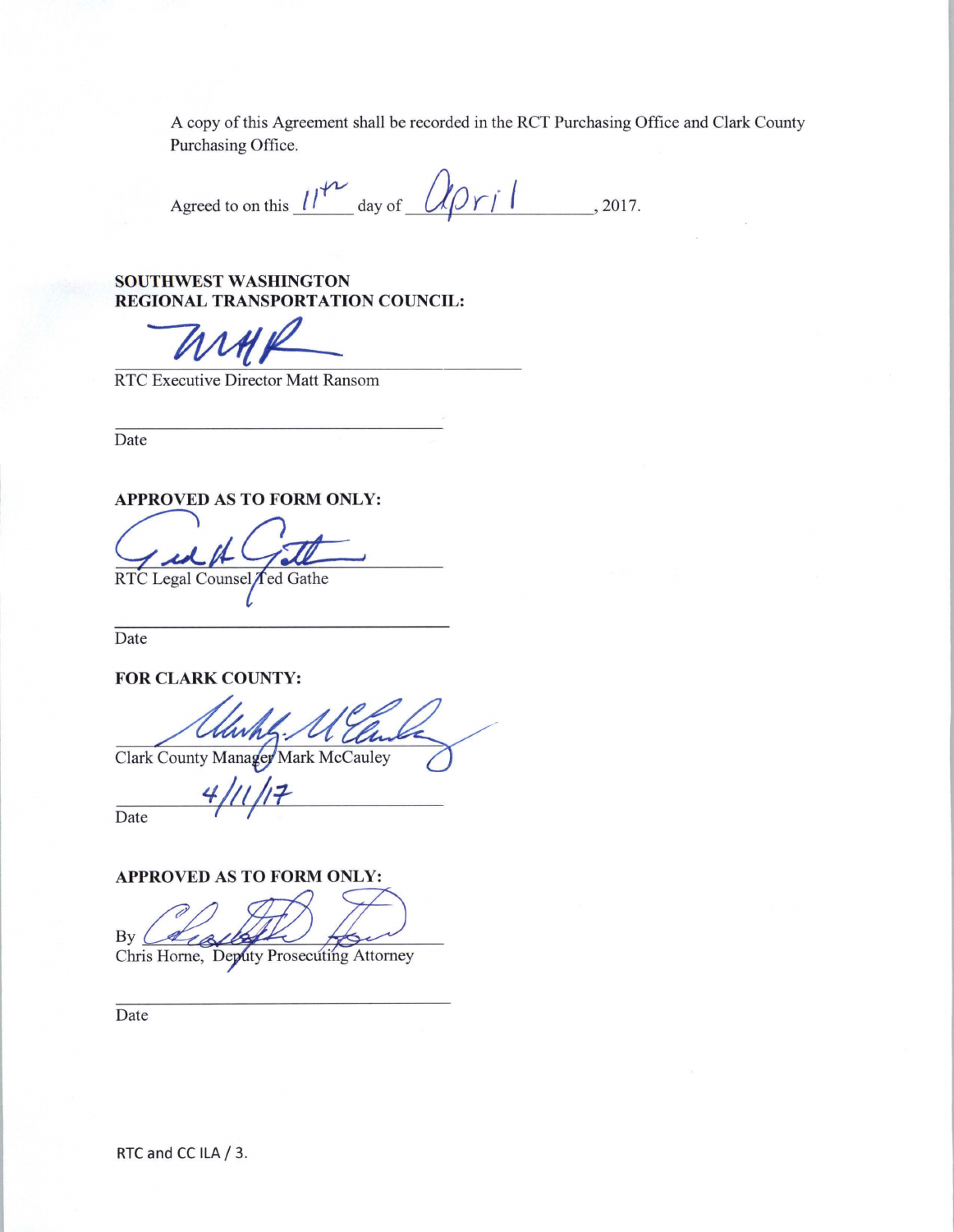

# **STAFF REPORT/RESOLUTION**

| To:             | Southwest Washington Regional Transportation Council Board of Directors                       |  |  |
|-----------------|-----------------------------------------------------------------------------------------------|--|--|
| <b>FROM:</b>    | Matt Ransom, Executive Director                                                               |  |  |
| DATE:           | <i>mAL</i><br>February 28, 2017                                                               |  |  |
| <b>SUBJECT:</b> | RTC - Clark County Interlocal Cooperative Purchasing Agreement,<br><b>Resolution 03-17-05</b> |  |  |

# **AT A GLANCE - ACTION**

The RTC is authorized to contract on a fee-for-service basis with member agencies to provide specialty and project management services. RTC and Clark County are proposing to enter into a Interlocal Cooperative Purchasing Agreement (Agreement) to establish a contracting relationship which allows for "piggybacking" on procurements on an as requested basis. Approval of the Agreement establishes a contract and framework for accomplishing mutually beneficial work efforts.

## **INTRODUCTION**

The Year 2017 Work Program for the RTC provides that RTC will seek opportunities for regional partnership and collaboration, and fee-for-service project management relationships.

The proposed Interlocal Cooperative Purchasing Agreement between RTC and Clark County (attached) would provide a formal contracting which allows for piggybacking on specific procurements where benefits accrue to either party. RTC and Clark County may on occasion find it mutually advantageous to utilize the other's procurement efforts, when appropriate, to increase efficiency and provide specialty transportation planning and project management services.

Adoption of Resolution 03-17-05 provides a contracting relationship between RTC and Clark County.

## **POLICY IMPLICATION**

Upon approval of the Resolution and the Interlocal Cooperative Purchasing Agreement, the executive officers of each agency may enter into purchasing agreements on an as-needed basis.

## **BUDGET IMPLICATION**

None. Each party requesting service, covenants by executing a work order pursuant to the Agreement, that it has (or will) have sufficient resources to complete the stated work.

## **ACTION REQUESTED**

Adoption of Resolution 03-17-05 authorizes the Executive Director to sign the Interlocal Cooperative Purchasing Agreement between RTC and Clark County.

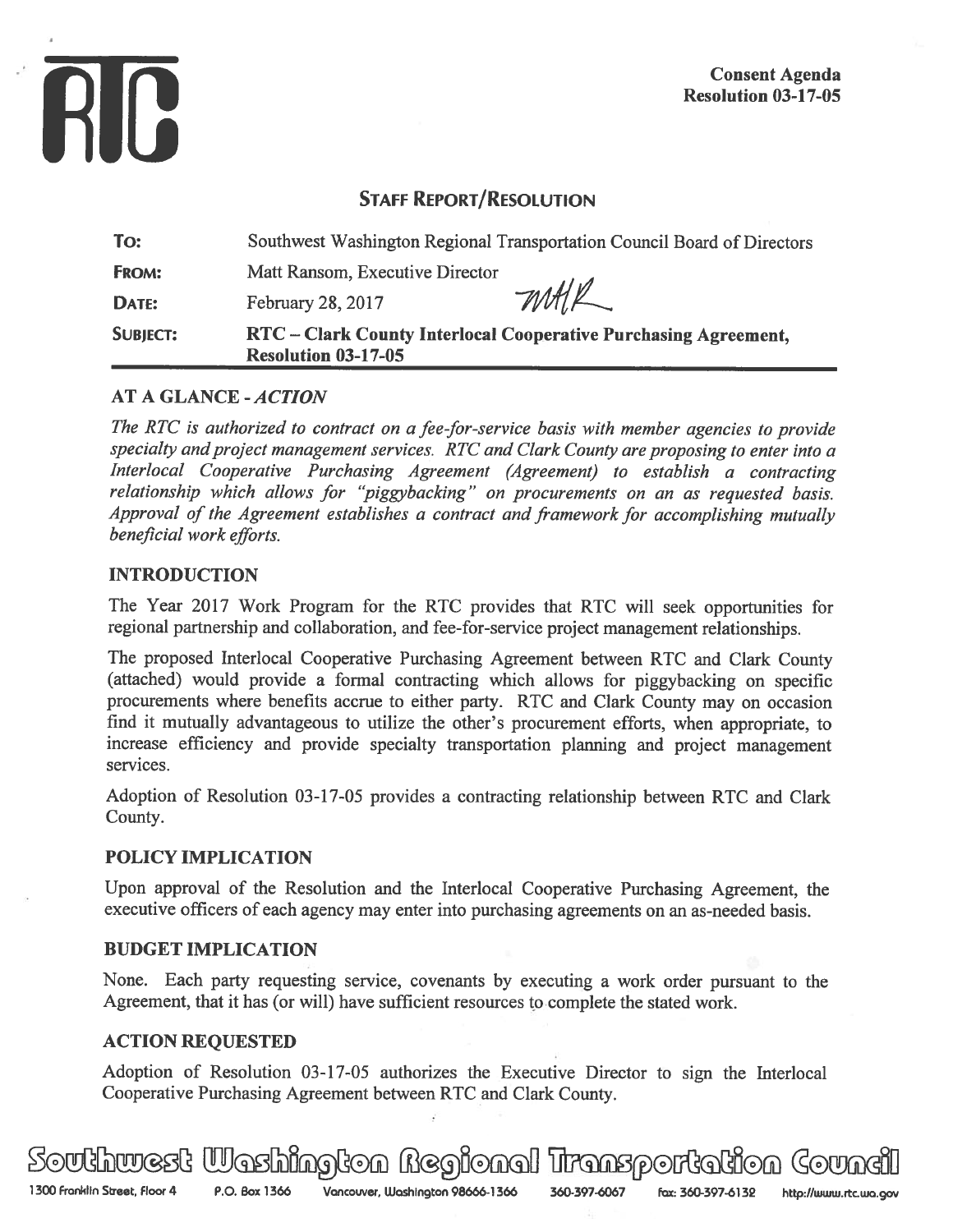2017,

by the Southwest Washington Regional Transportation Council.

SOUTHWEST WASHINGTON REGIONAL TRANSPORTATION COUNCIL

muel Stewart Jeanne E. Stewart

Chair of the Board

-58

UMK Matt Ransom **Executive Director** 

ATTEST:

Attachment: Interlocal Cooperative Purchasing Agreement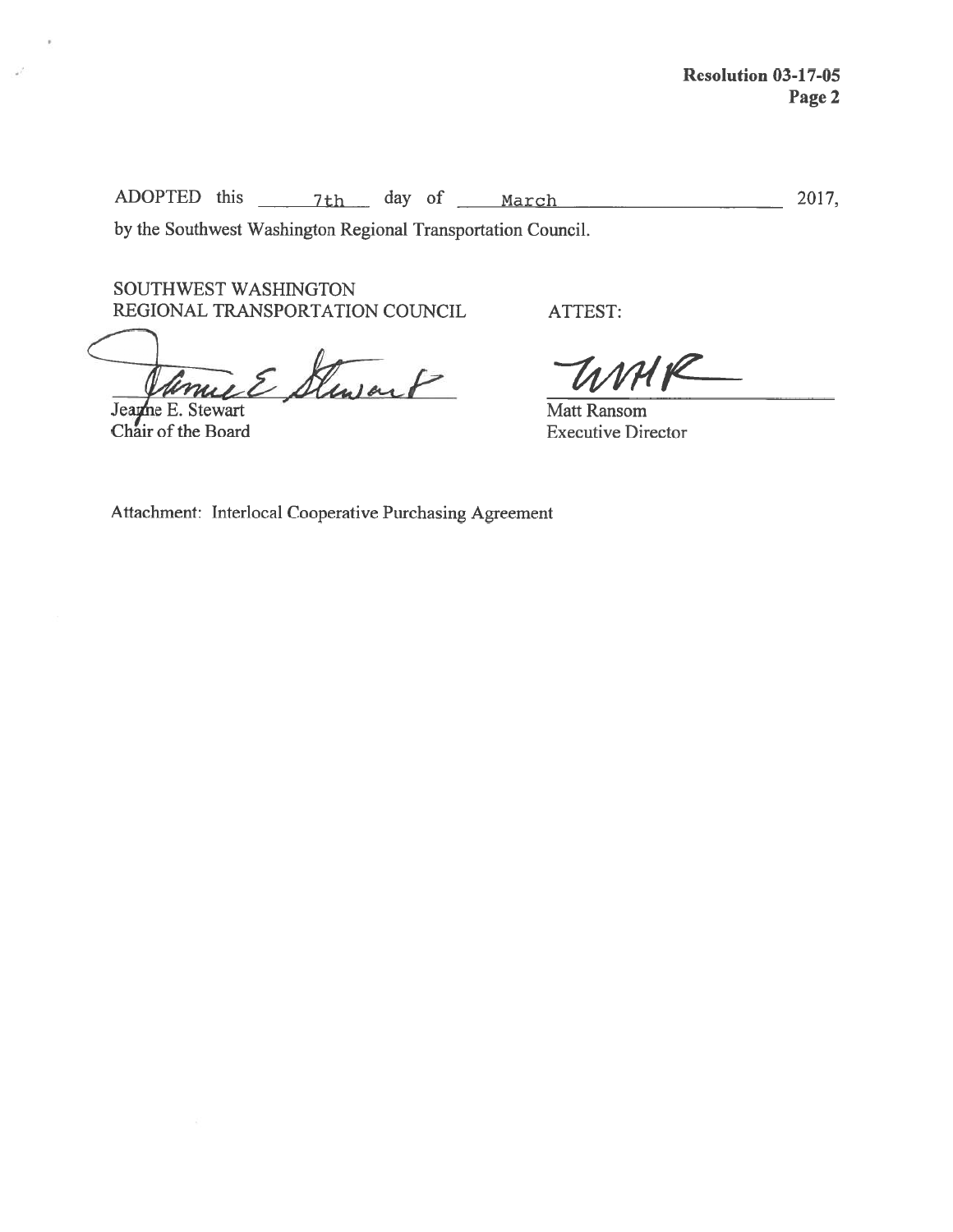# **CLARK COUNTY STAFF REPORT**

| <b>DEPARTMENT:</b> |  | Public Works / Transportation Division / Traffic Engineering |  |
|--------------------|--|--------------------------------------------------------------|--|
|--------------------|--|--------------------------------------------------------------|--|

**DATE:** April 11, 2017

**REQUESTED ACTION:** Approve an Interlocal Cooperation Purchasing Agreement between Southwest Washington Regional Transportation Council and Clark County.

<sup>~</sup>Consent \_\_ Hearing \_\_ County Manager

### **PUBLIC WORKS GOALS:**

**Provide safe and efficient transportation systems in Clark County** 

Create and maintain a vibrant system of parks, trails and green spaces

- $\boxtimes$  Continue responsible stewardship of public funds
- 0 Promote family-wage job creation and economic development to support a thriving community
- 0 Maintain a healthy, desirable quality of life
- $\boxtimes$  Increase partnerships and foster an engaged, informed community
- 0 Cultivate a nimble, responsive work force
	- Make Public Works a great place to work

### **BACKGROUND**

Public Works is asking the council to approve an Interlocal Cooperation Purchasing Agreement \* between the Southwest Washington Regional Transportation Council and Clark County Public Works Transportation Division. This agreement allows both agencies to "piggyback" on contracts bid by either agency. The typical contracts are for the purpose of securing equipment, goods and services within the limits of applicable purchasing laws of the State of Washington and the individual jurisdictions. When bid and contracting efforts are combined, duplicate work is reduced by both agencies. Cost savings can be experienced in bid prices due to the increased volume of work.

**COUNCIL POLICY IMPLICATIONS** 

None.

**ADMINISTRATIVE POLICY IMPLICATIONS**  None.

**COMMUNITY OUTREACH**  None.

**BUDGET IMPLICATIONS**  None.

**BUDGET DETAILS**  None.

**DISTRIBUTION:**  Board staff will post all staff reports to The Grid. http://www.clark.wa.gov/thegrid/

 $M_{0}$ 

**Pw** *11-* of *<sup>3</sup>*